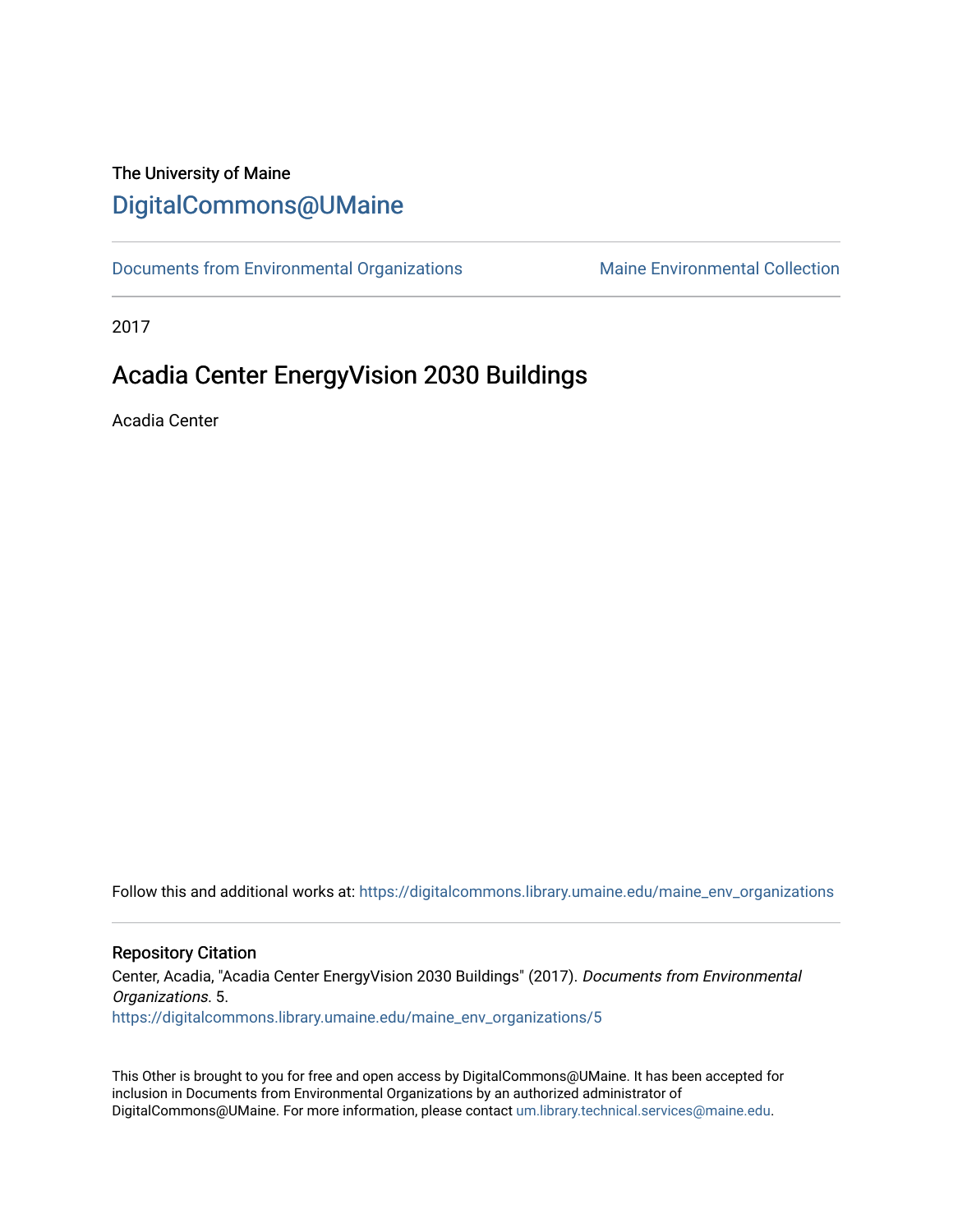

# EnergyVision 2030

### **Buildings** Companion Brief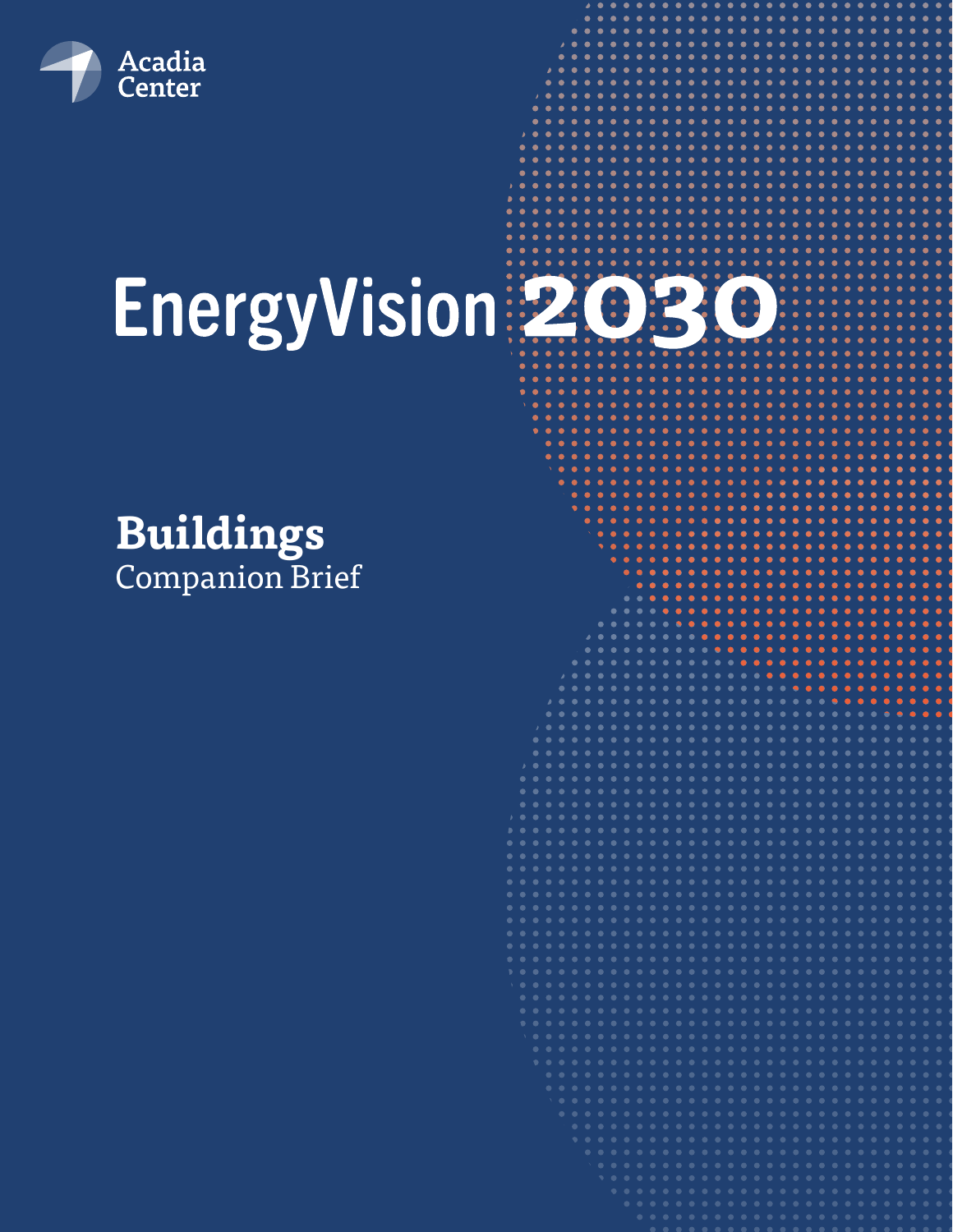## **Buildings for the Future**

To advance the clean energy future, buildings in the Northeast must be powered and heated by cleaner energy sources while at the same time becoming more efficient. Continued investment in energy efficiency will save money and avoid unnecessary energy waste. When efficiency is combined with clean heating technologies, a deep emissions reduction pathway emerges. The buildings of tomorrow will reflect a much more integrated and interactive energy system that produces and consumes electricity in ways that result in a cleaner and more efficient grid. The figure below shows some of the shifts necessary.



#### **Energy Efficiency—Still the First Fuel**

Energy efficiency is a core element of energy policy for many Northeast states. As one of the fundamental components of meeting 2030 emissions targets, efficiency efforts must be sustained in states that are already leading and improved in states that are falling behind. States at the forefront of efficiency have adopted a policy model known as Least Cost Procurement, which directs utilities to invest in all energy efficiency that is less expensive than traditional energy supply. Doing so reduces the cost that consumers pay for energy and results in an energy system that is cleaner and leaner. In addition, investing in local efficiency resources instead of fossil fuel imports also provides macroeconomic benefits that grow states' economies. Every dollar invested in electric energy efficiency in

New England results in \$5.90 in increased Gross State Product.<sup>1</sup> By lowering energy use now and in the future, energy efficiency also makes it easier and less costly to meet renewable energy and emissions targets. **Every state in the Northeast should adopt and sustain a Least Cost Procurement or similar policy for their distribution utilities in order to lower energy system costs and reduce emissions.** 

#### Electric Efficiency

For many years, most utilities and states in the region have been implementing some degree of electric efficiency. However, in the last five years, several New England states have dramatically increased their efficiency procurements. **All states in the region need to achieve at least 2.5% annual electric efficiency savings to help meet the 2030 emissions target.** As demonstrated in the figure below, Rhode Island and Massachusetts are already exceeding these levels on a consistent basis.



#### Natural Gas & Delivered Fuel Efficiency

The Northeast states also have opportunities to reduce energy costs and emissions by investing in energy efficiency measures that reduce the use of heating fuels like natural gas, propane, and fuel oil. Weatherizing buildings, replacing outdated equipment, and improving industrial processes can all reduce the amount of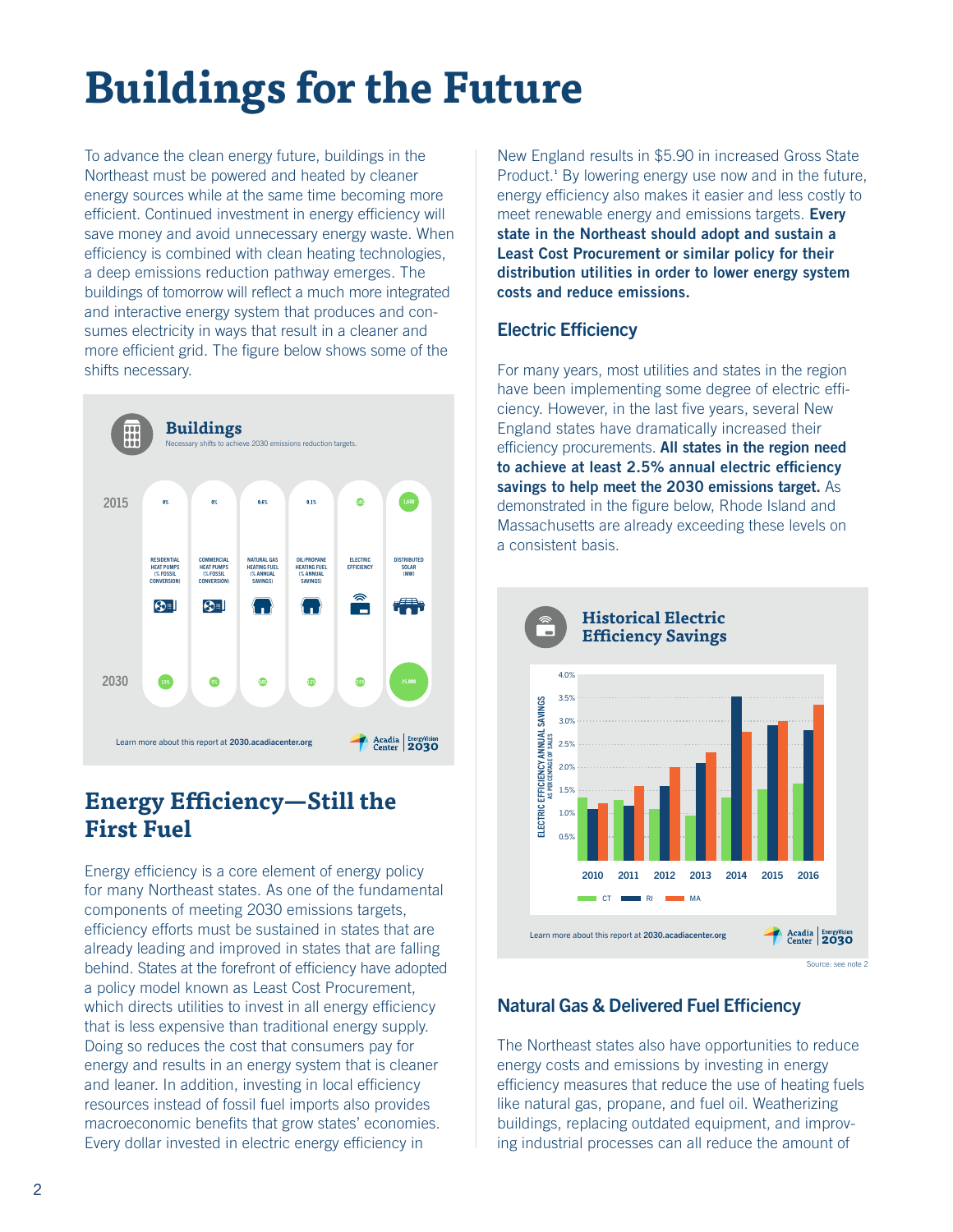

fossil fuels consumed in buildings. **Natural gas and delivered fuel (fuel oil and propane) efficiency savings must increase to 1.4% and 1.2% per year, respectively,** to help achieve the region's emissions goals. Lagging states need to capture all cost-effective efficiency and leading states need to sustain and even improve their current efforts. **States need to find sustainable funding for fuel oil and propane efficiency through economy-wide carbon pricing**  or other mechanisms.

While it is the most mature resource contributing to the EnergyVision 2030 emissions reductions, energy efficiency is also undergoing dramatic changes as a result of technological advances. LED lighting is achieving market penetration at levels unthinkable just a few years ago. More advances are on the way, particularly around intelligent controls and automation, that will unlock additional savings potential in the years to come. From streetlights that turn off or dim when no cars are present to bedroom lights that shut off when the room is empty to conference rooms that change lighting, temperature, and ventilation in response to occupancy, advanced controls will extract new costeffective savings that were unanticipated in the past.

#### **Electrification—An Emerging Clean Energy Pathway**

Thanks to advances in technology and significant cost reductions, heat pumps have become a new tool for

heating buildings more efficiently and reducing emissions. Heat pumps are far more efficient than traditional electric resistance heating and, with today's electric generation mix, provide immediate emissions reductions. As generation grows cleaner, emissions from heat pumps will continue to decline. Installing heat pumps today creates a "renewable-ready" infrastructure that will take advantage of a cleaner grid as renewables continue to come on line at a dramatic rate.

#### Building Heating

Heat pumps are a form of efficient electric heating for residential and commercial buildings. They extract heat from either outside air or the ground and move it into a building. An air conditioner is a type of heat pump that moves heat from inside a building to the outside to cool it; heat pumps simply reverse this process during the heating season and can now efficiently function even in cold Northeastern winters.



**To meet the region's 2030 emissions targets, 13% of the residential heating and 5% of the commercial heating currently provided by fossil fuels must be converted to heat pumps.**<sup>4</sup> Because heat pumps are relatively new to the market in this region, states must take several steps to help develop this emerging market through program design and promotion of public awareness. **Utility or other program administrators need to improve customer incentive programs so that they fully account for the carbon reduction benefits that heat pumps provide.**